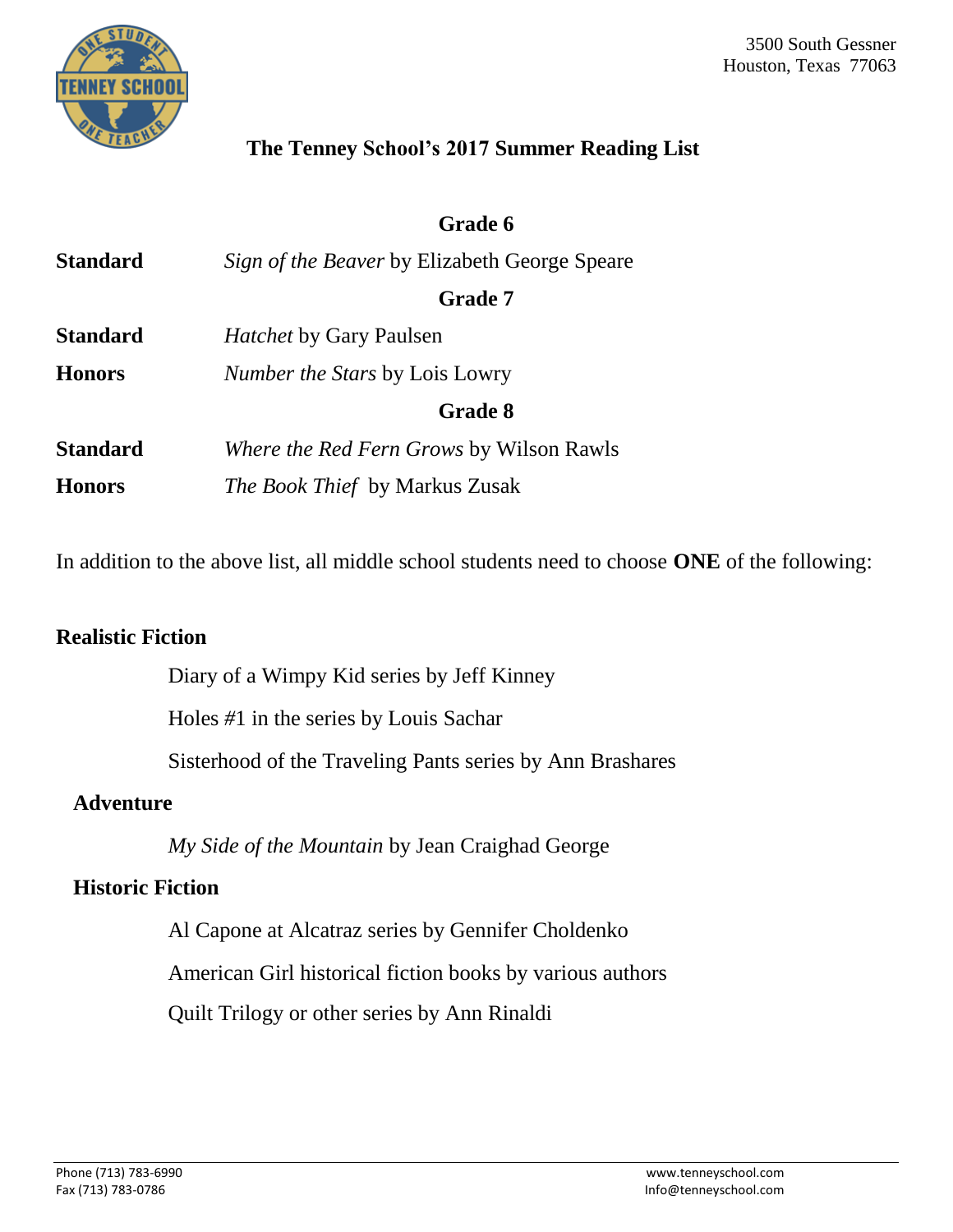

#### **Mystery**

Hardy Boys Mystery Stories by Franklin W. Dixon

Nancy Drew Mystery Stories by Carolyn Keene

Silver Jaguar Society Mysteries series by Kate Messner

### **Fantasy**

Chronicles of Narnia series by C.S. Lewis

Series of Unfortunate Events by Lemony Snicket

The Inheritance Cycle series by Christopher Paolini

## **Myths and Fairy Tales**

Artemis Fowl series by Eoin Colfer

Percy Jackson series by Rick Riordan

The Dark is Rising series by Susan Cooper

# **Science Fiction**

The Shadow Children series by Margaret Peterson Haddix

A Wrinkle in Time series by Madeleine L'Engle

Hunger Games series by Suzanne Collins

**Middle school students are responsible for two written summaries, one for their assigned novel and one for their novel of choice. Each should be 1-3 pages long. The summaries including characters, setting, and plot—must be written in a yellow composition notebook which will be used in the fall. The assignment is due the first week of school and will be considered a major grade for the first grading period.**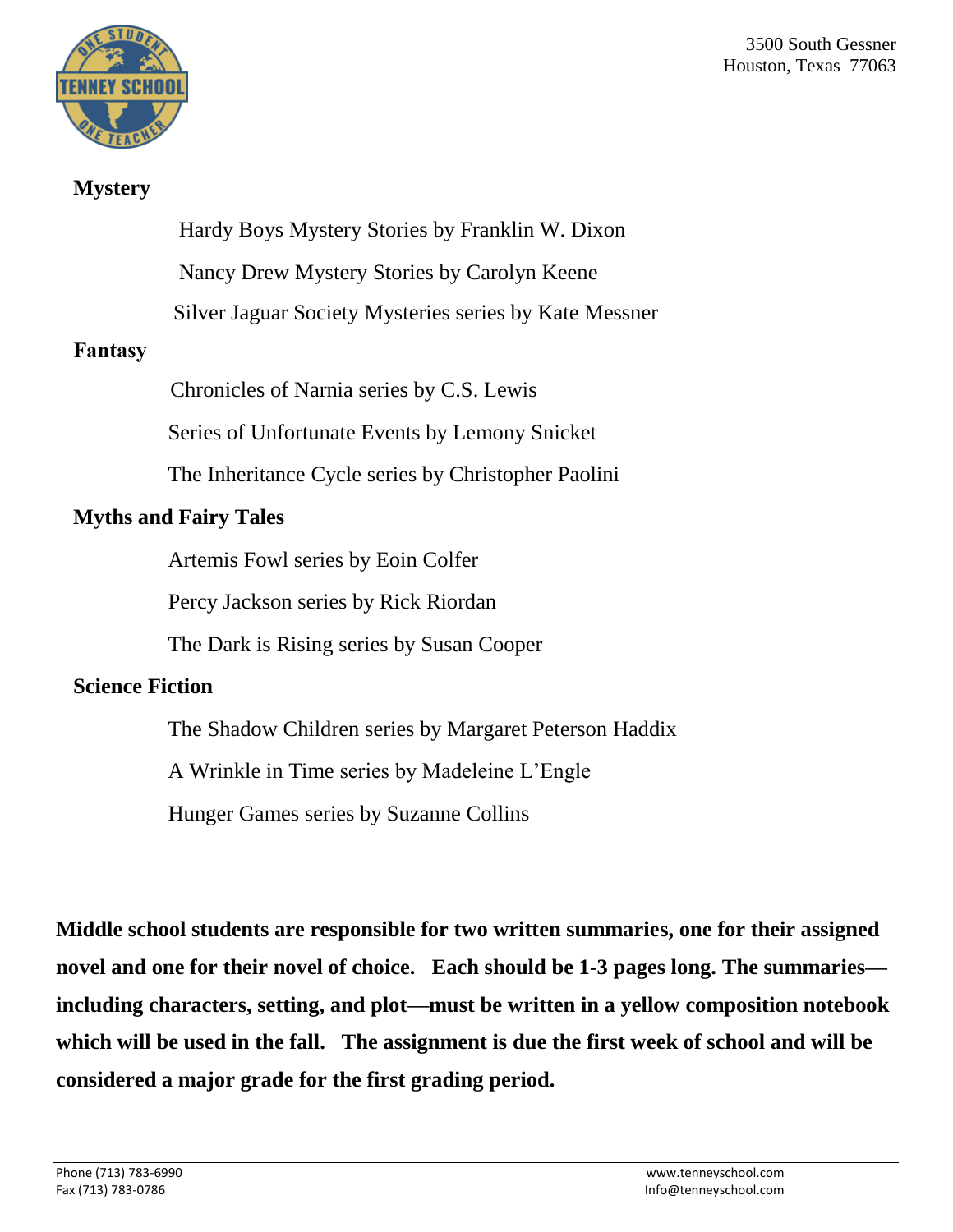

# **Grade 9**

| <b>ELL/Modified</b> | <b>USBORNE</b> copy of <i>Call of the Wild</i> by Jack London                                                               |
|---------------------|-----------------------------------------------------------------------------------------------------------------------------|
| <b>Standard</b>     | Call of the Wild by Jack London, OR<br>Lord of the Flies by William Golding, OR<br><i>Of Mice and Men</i> by John Steinbeck |
| <b>Honors</b>       | Lord of the Flies by William Golding, OR<br>Of Mice and Men by John Steinbeck                                               |

# **Grade 10**

| <b>ELL/Modified</b> | <i>The Old Man and the Sea by Ernest Hemingway</i>                                                       |  |
|---------------------|----------------------------------------------------------------------------------------------------------|--|
| <b>Standard</b>     | <i>Outliers : The Story of Success by Malcolm Gladwell OR</i><br><i>Brave New World</i> by Aldous Huxley |  |
| <b>Honors</b>       | <i>Twelfth Night</i> by William Shakespeare                                                              |  |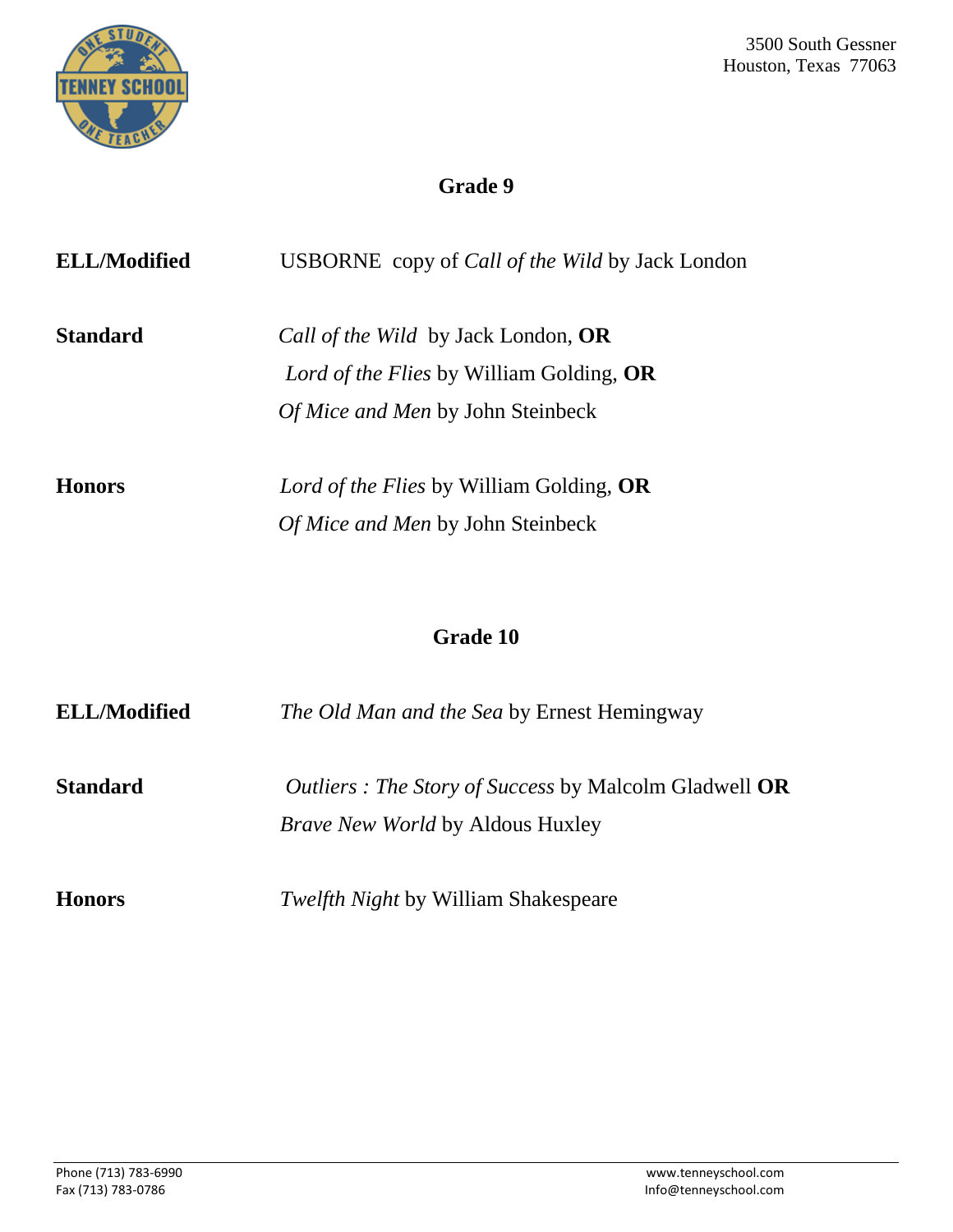

# **Grade 11**

| <b>ELL/Modified</b> | Any novel by an <b>American</b> author that contains at least 200<br>pages AND Mark Twain: An American Legend by Alexander Kennedy                                                                                                                                                                                                                                                                                                                          |  |  |
|---------------------|-------------------------------------------------------------------------------------------------------------------------------------------------------------------------------------------------------------------------------------------------------------------------------------------------------------------------------------------------------------------------------------------------------------------------------------------------------------|--|--|
| <b>Standard</b>     | <i>Ordinary People</i> by Judith Guest AND choose TWO of the<br>following biographies:<br>• Remember Arthur Miller by Christopher Bigsby<br>Lorraine Hansberry: Award-Winning Playwright and Civil Right<br><b>Activist by Susan Sinnott</b>                                                                                                                                                                                                                |  |  |
|                     | Mark Twain: An American Legend by Alexander Kennedy<br><i>Tennessee Williams: Cry of the Heart by Dotson Rader</i><br>$\bullet$<br>Narrative of the Life of Frederick Douglass an American Slave by<br><b>Frederick Douglass</b>                                                                                                                                                                                                                            |  |  |
| <b>AP</b>           | The Awakening by Kate Chopin AND Choose THREE of the<br>following biographies:<br><b>Remember Arthur Miller by Christopher Bigsby</b><br>Lorraine Hansberry: Award-Winning Playwright and Civil Rights<br><b>Activist by Susan Sinnott</b><br>Mark Twain: An American Legend by Alexander Kennedy<br>Tennessee Williams: Cry of the Heart by Dotson Rader<br>Narrative of the Life of Frederick Douglass, an American Slave by<br><b>Frederick Douglass</b> |  |  |